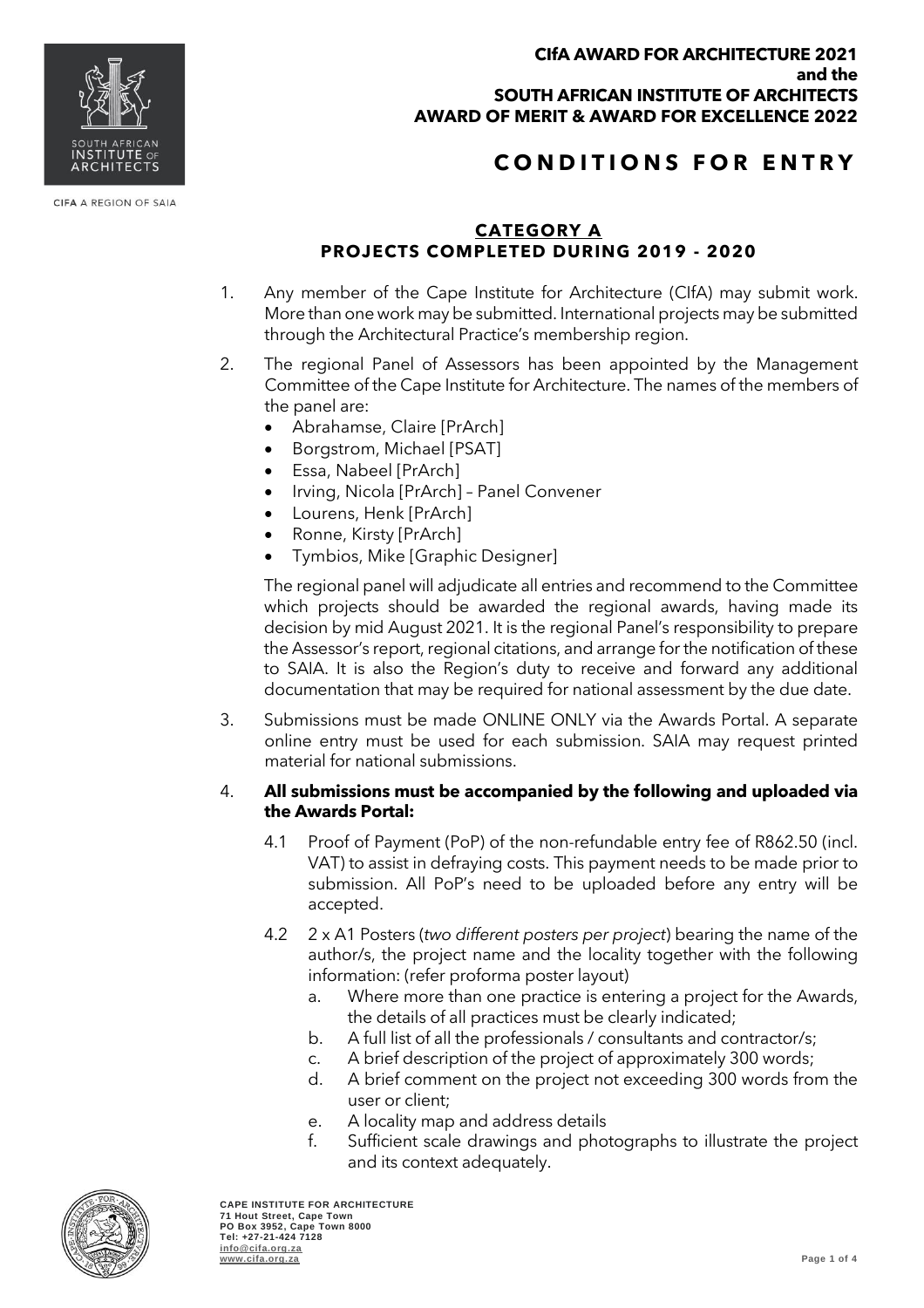

CIFA A REGION OF SAIA

#### **CIfA AWARD FOR ARCHITECTURE 2021 and the SOUTH AFRICAN INSTITUTE OF ARCHITECTS AWARD OF MERIT & AWARD FOR EXCELLENCE 2022**

# **C O N D I T I O N S F O R E N T R Y**

- 4.3 Entrants must upload 8-10 images (drawings and photographs) as jpegs. They should be a mixture of external and internal shots of the project. These images are used for judging and media purposes. They should convey and highlight what is good about the project. We advise both wide shots and close-ups and if possible, show the building in use.
- 4.4 Entrants must also upload up to eight plans as jpegs which must include a location plan, site plan, floor plans, elevations and sections.

Images, file type: jpeg, quality and size: up to 5mb in size, no less than 2mb, DPI: 300. Please note: no symbols in the naming protocol: ProjectName01PhotographerName.jpg.

Plans, file type: JPEG, quality and size: up to 3mb in size, no less than 500kb. Please note: no symbols in the naming protocol: ProjectName01Plantype.jpg.

- 5 Please note that all information provided will be the same information used for publishing and printing of the certificates and therefore MUST be accurate.
- 6 Only members of the CIfA and other recognised SAIA Regional Institutes are eligible to make submissions for these awards.

**Submissions must be uploaded via the portal provided by no later than Monday 7 June 2021.**

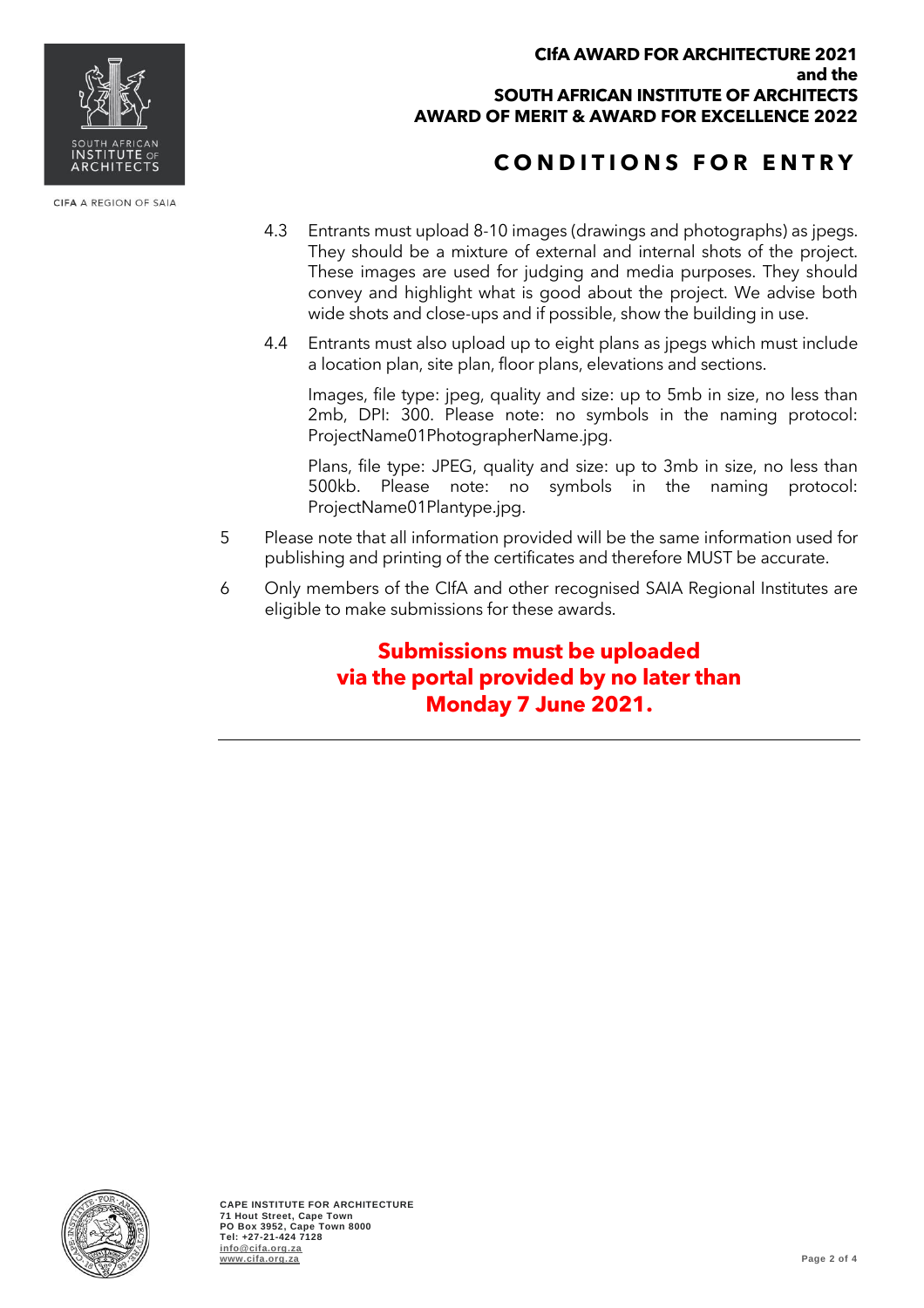#### **CIfA AWARD FOR ARCHITECTURE 2021 and the SOUTH AFRICAN INSTITUTE OF ARCHITECTS AWARD OF MERIT & AWARD FOR EXCELLENCE 2022**

## **C O N D I T I O N S F O R E N T R Y**

### **THE FOLLOWING CONDITIONS WILL APPLY IF THE PROJECT RECEIVES A CIFA AWARD FOR ARCHITECTURE AND IS ELIGIBLE FOR ENTRY INTO THE SAIA AWARDS PROGRAMME.**

### **SAIA Awards for projects completed during 2019-2020 (eligible entries ONLY)**

- a. A submission will ONLY be considered eligible for entry in the National SAIA awards if the practice is enrolled as a fully paid-up SAIA Practice. The recipient/s of the award at the awards ceremony must be a member of SAIA in his/her individual capacity. Entries should identify clearly whether the entry also meets the requirements for consideration of a SAIA award.
- b. Every project entered must ensure that there will be an architect available and present at the site inspection, at the expense of the architect.
- c. If a project qualifies for national adjudication, the regional office will collate the project and submit all projects to the national office timeously. For the national adjudication, exhibition and record-keeping purposes, the following documentation must be submitted to SAIA by the end of November 2021 by the appropriate Regional Institute.
	- **6 copies** of the A4 brochure (or A3 folded to A4) containing the following information:
		- a. Completed submission form signed by the principal architect of the practice. (Where more than one practice is entering a project for the Awards, the details of all practices must be clearly indicated).
		- b. A full list of all the professionals / consultants and contractor/s
		- c. A brief description of the project of approximately 300 words. This should include a brief motivation as to why this project should be considered for an award.
		- d. A brief comment on the project not exceeding 300 words from the user or client.
		- e. Consent from the client to inspect the work. (**Critical**).
		- f. A locality map and address details with clear instructions on how to reach the site.
		- g. Name and contact numbers of the project architect (or representative) who will be present at the site visit and the contact name of the person who can assist the jurors in gaining access to the project during the site inspection.
		- h. Sufficient scale drawings and photographs to illustrate the project and its context adequately as follows:
			- Entrants must upload 8-12 images (drawings and photographs) as JPEGs. They should be a mixture of external and internal shots of the project. These images are used for judging and media purposes. They should convey and highlight what is good about the project. We advise both wide shots and close-ups and if possible, show the building in use.



**CAPE INSTITUTE FOR ARCHITECTURE 71 Hout Street, Cape Town PO Box 3952, Cape Town 8000 Tel: +27-21-424 7128 [info@cifa.org.za](mailto:info@cifa.org.za) [www.cifa.org.za](http://www.cifa.org.za/) Page 3 of 4**



CIFA A REGION OF SAIA